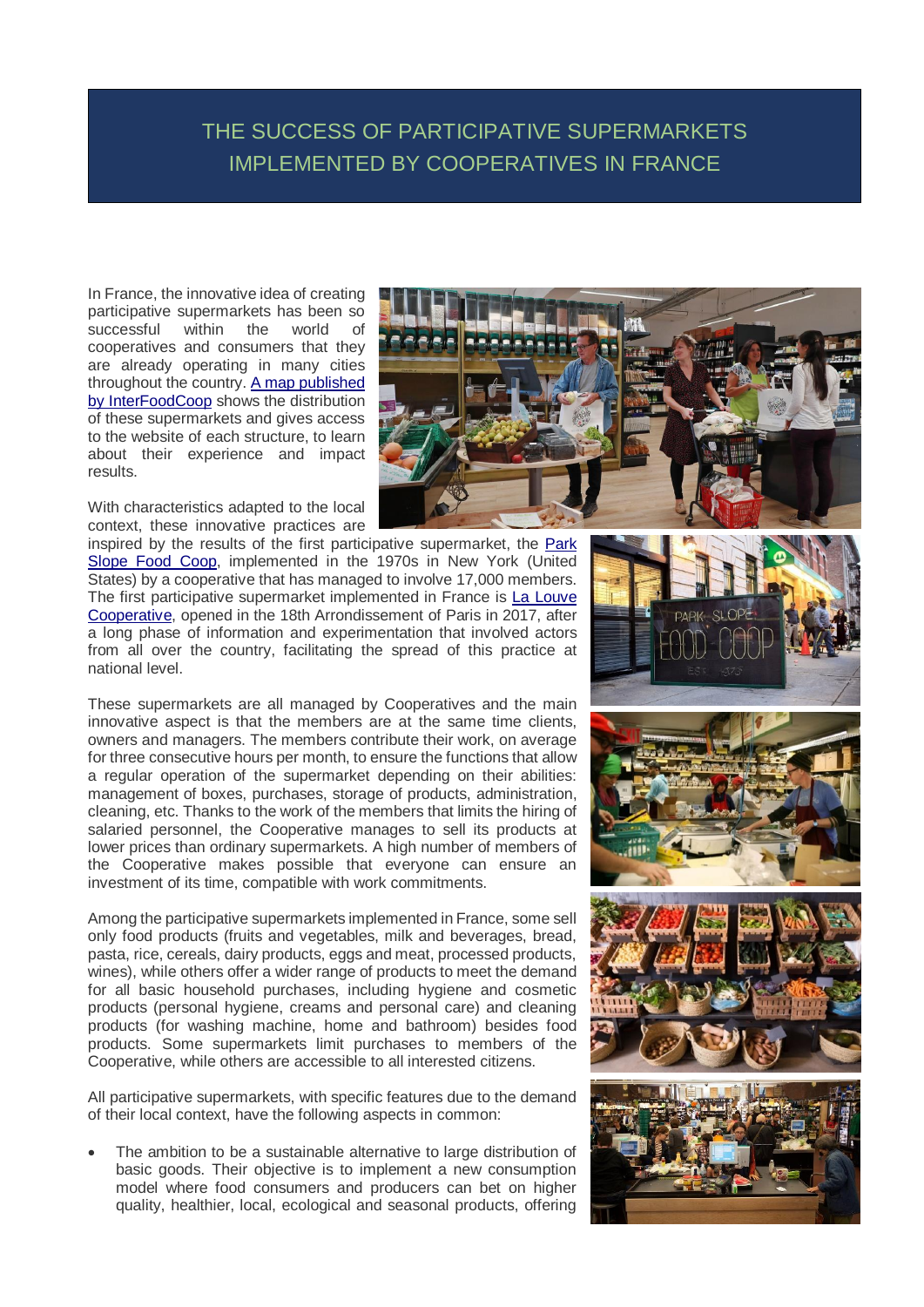fair prices to consumers and producers. Inspired by experiences of direct relationship between producers and consumers and in organic markets, they are permanent stores, open during business hours to facilitate purchases for all those interested.

- The choice to be managed by Cooperatives being inspired by their founding democratic principles: members have a voice in the decision-making process and participate in the planning of all aspects related to their functioning. The registration fee in the Cooperative is accessible to each citizen and the supermarket reinvests the profits in initiatives of common interest of the members.
- The adoption of an advanced environmental policy, favoring ecological products and adopting measures so that the management of their activities is sustainable. They aim to reduce food, energy and wasted water, to limit the use of packaging and plastic, favoring the sale of bulk products.
- The selection of food products taking into account shared criteria such as quality, biological production methods, local and seasonal origin, affordable prices and fair remuneration for producers. The products are presented with seals of quality and labels that show their origin and the method of production.
- The adoption of a policy of direct purchasing from local producers so that consumers can have access to fresh products, while managing to reduce the impact on the environment and to support quality local agricultural economies, strengthening small producers and agricultural cooperatives.
- The ambition to represent important spaces for citizen participation and action for change. With their campaigns and projects in the territory they contribute to the spreading of a new ecological culture for sustainable development.

The innovative idea of implementing participative supermarkets has also raised interest in other countries and the [interfoodcoop map](https://interfoodcoop.github.io/supermarches_cooperatifs/) gives access to the practices in progress in Belgium, Luxembourg, Ireland, England, Germany, Austria, Switzerland, Italy, Spain and Portugal, allowing to learn about their experience and their achievements.

The participative supermarkets being implemented in France and in other countries show the great potential of this innovative way of managing the distribution of food and basic goods. In particular, by favoring short commercial chains in alliance with local producers, these supermarkets represent a relevant solution to strengthen territorial development processes and reduce the exodus from rural and mountain areas.

Furthermore, the continuous increase of members recorded among cooperatives in all current practices demonstrates the great interest of consumers in taking an active role in an important aspect such as the distribution of basic goods. The increase in members in turn represents a key aspect to achieve the objective of reducing prices, thanks to the work they ensure in the operation of the supermarket.

The success recorded in France by this innovative way of managing the distribution of food and products of common use for families, has national diffusion and also lies in the important development of the cooperative movement in this country. The management system adopted by participative supermarkets can be replicated in all countries where the cooperative movement is already developed and where cooperatives have access to funds and loans for the initial investments of their implementation projects.